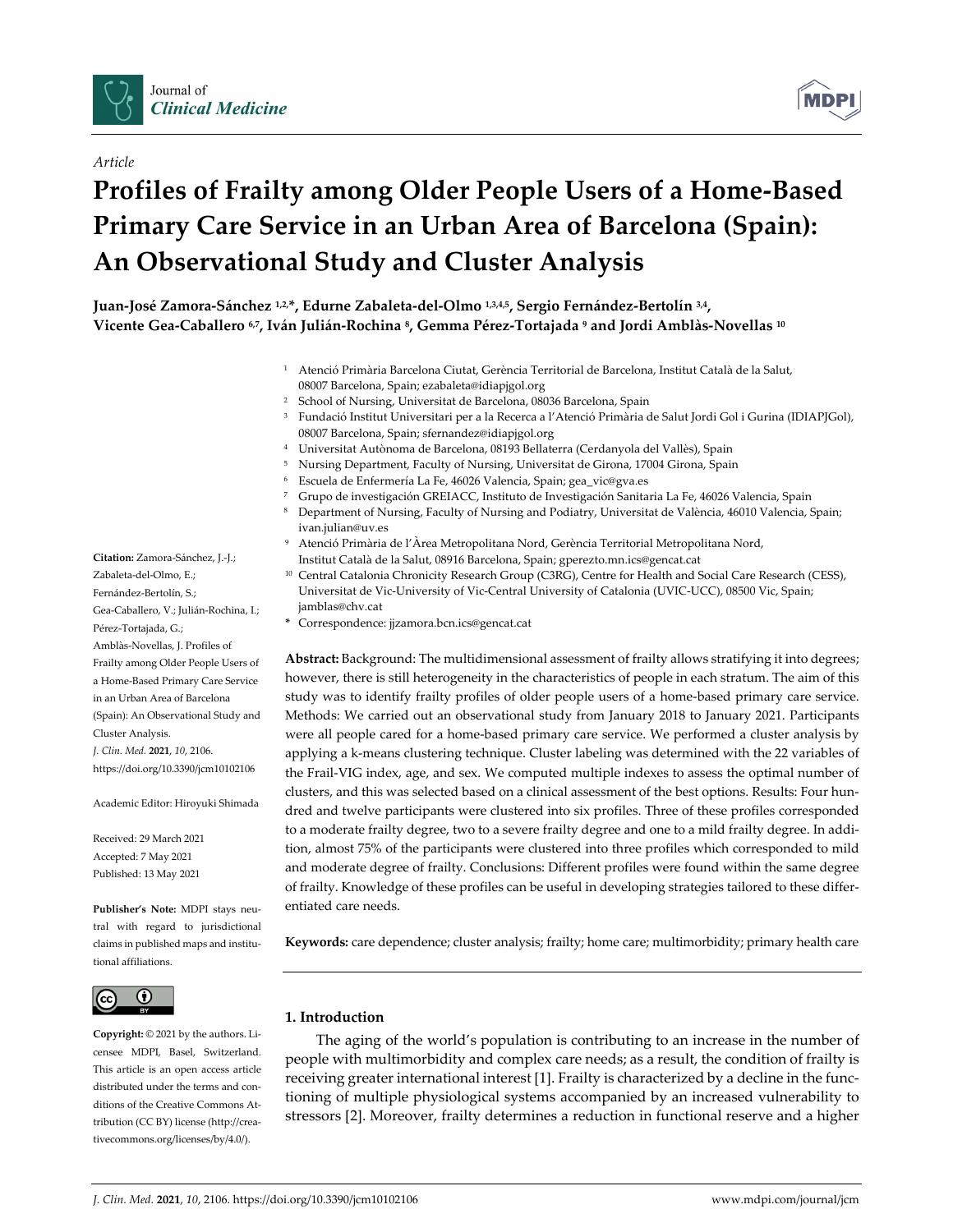risk of adverse outcomes such as increased mortality, disability and use of healthcare resources [3–5]. It is also age-related, progressive, dynamic and potentially modifiable–and, therefore, preventable [6,7]. Furthermore, the introduction of the concept of frailty in clin‐ ical practice allows the identification of complex care needs by differentiating between chronological and biological age.

Today, the definition of frailty remains questioned, but according to the World Health Organisation, it is defined as "a progressive age-related decline in physiological systems that results in decreased reserves of intrinsic capacity, which confers extreme vulnerability to stressors and increases the risk of a range of adverse health outcomes" [8]. The main measurement approaches are the Fried's frailty phenotype [9] and Rockwood and Mitnitski's accumulation of deficits model [10]. The frailty phenotype is based on the presence of three or more of the following criteria: involuntary weight loss, exhaustion, slow gait speed, poor handgrip strength, and sedentary behaviour. Its use may be more suitable for the identification of non-disabled older people at risk of adverse health outcomes [11]. Regarding the accumulation of deficits model, allows an understanding of the concept through the complex interaction of physical, psychological and social factors that lead to frailty, expressed as a frailty index (FI). This FI is a ratio of potential agerelated deficits that include disease, disability and geriatric syndromes [10]. The FI may be a more useful tool than the frailty phenotype to establish the effectiveness of any intervention and to describe the health status trajectories over time [11,12]. A large number of FIs have been developed based on this model, among which we highlight the Frail‐ VIG index. It has a multidimensional approach and is based on a comprehensive geriatric assessment (VIG is the Spanish/Catalan abbreviation for `comprehensive geriatric assessment). The Frail-VIG index fits well with the biopsychosocial model of primary care and allows stratification of people into degrees of frailty, making it easier to set tailored ther‐ apeutic goals and therapeutic intensity [13].

However, we still found heterogeneity among the characteristics of the people clas‐ sified under each degree of frailty. Therefore, identifying different profiles of people would contribute to gaining additional knowledge about specific characteristics, and consequently, further facilitate personalization of the care plan. A number of previous studies have explored this approach with a comprehensive assessment approach among older people living in the community. Lafortune et al. identify four profiles, incorporating the physical and cognitive dimensions [14]. Armstrong et al. identify seven relatively homogeneous profiles among people receiving rehabilitation at home, which differ in terms of characteristics such as age, sex, cognition and functional impairment [15]. In a more recent study, Looman et al. identify six clusters around physical, cognitive and social functioning [16]. Other authors explore patterns based on multimorbidity [17,18], which is defined as the presence of two of more chronic diseases or conditions [19].

However, profiles based solely on morbidity do not capture other aspects of people's complex needs when considering at-home care. In this regard, multidimensional FIs include interrelated concepts of interest such as morbidity, frailty and dependence. On the other hand, morbidity can be considered as an antecedent of frailty and dependence as a consequence of it [20,21]. Dependence is defined as a person's lack of ability to perform basic activities needed for daily living as a result of a decrease in functional capacity [8]. It is important to identify these concepts correctly [22], because whilst they are related, their management is different and can confuse interventions designed to prevent and mit‐ igate frailty. In addition, no research has been found that analyzed people's profiles from a broad perspective, incorporating different domains of frailty (biological, psychological, and social), together with multimorbidity and dependence. Finally, people living with frailty risk experiencing a decline in their quality of life. Previous research shows the negative association between frailty, multimorbidity and dependence with respect to quality of life [23–25] Therefore, interventions aimed at decreasing frailty could have the added benefit of improving quality of life.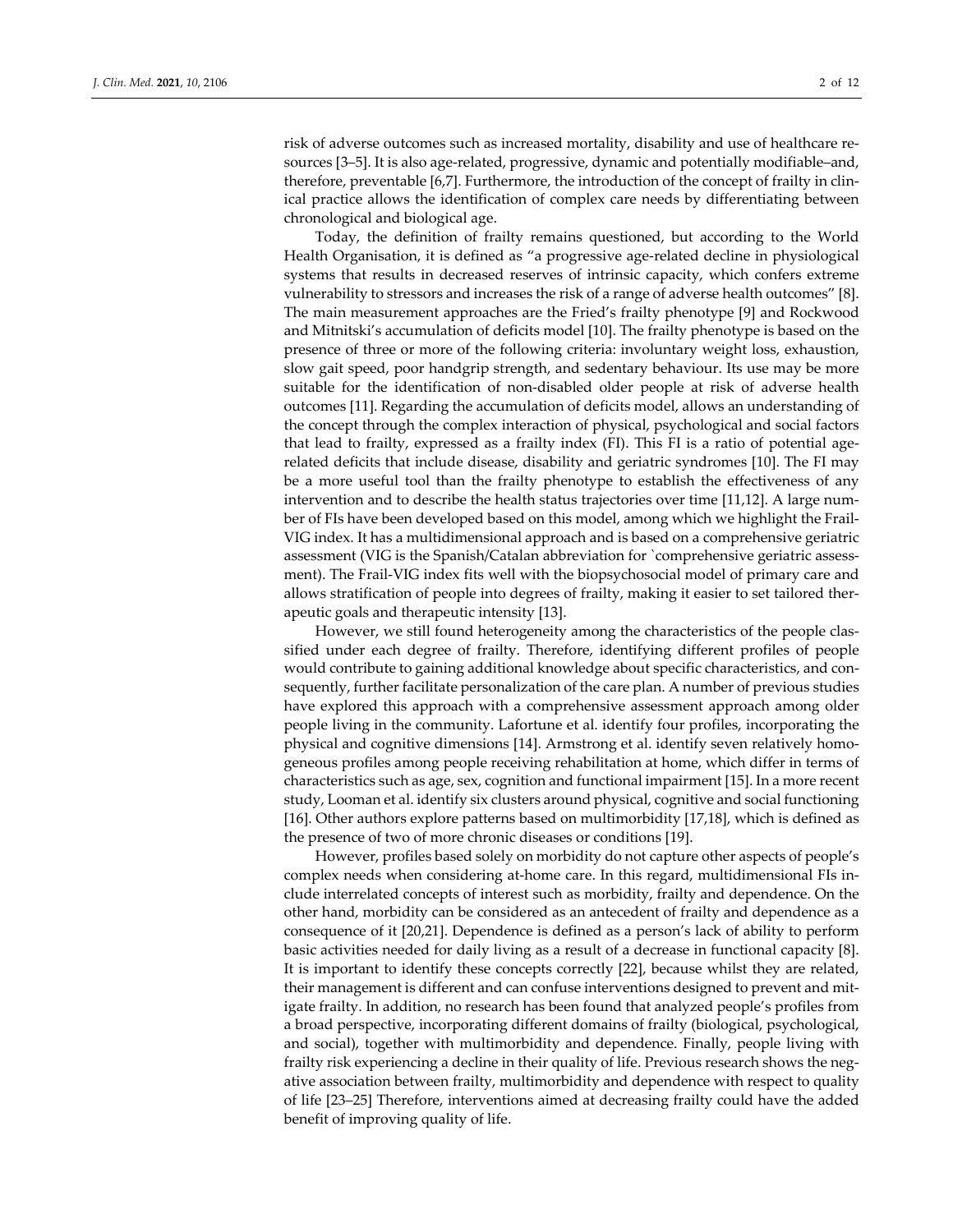For all these reasons we decided to carry out this study, the aim of which was to identify frailty profiles of older people users of a home-based primary care service, from a comprehensive perspective, using the Frail‐VIG index which integrates the concepts of frailty (physical, cognitive and social), multimorbidity and dependence.

#### **2. Materials and Methods**

### *2.1. Study Design, Scope, Period and Subjects*

We carried out an observational study and cluster analysis in two health care areas of the Institut Català de la Salut (Catalan Health Institute) in Barcelona, Spain, that serve a population of 51,121 users. This is a population with a medium‐high socioeconomic level and a lower percentage of immigration than the mean for Catalonia (9.8% and 8.8% respectively, compared to 14.6% for Catalonia) and a high level of over-aging (26.8% and 28.8% of people over 65 respectively, compared to the Catalan mean of 19.4%) [26]. The study period was from January 2018 to January 2021.

Participants were all people included to under the home‐care program during 2018.

This program included all those who could not go to the health center for reasons of health, physical condition, or their social situation or environment. Two general practitioners and four community nurses manage this program, which was also supported by a social worker and a nurse case manager. All variables were assessed at baseline, except mortality, which was evaluated at 12 and 24 months after baseline.

## *2.2. Measurement Variables and Instruments*

Frailty was measured using the Frail-VIG index. Published in 2017 by Amblàs-Novellas et al. [27], this FI based on the comprehensive geriatric assessment, consists of 22 trigger questions that are used to assess 25 deficits from eight assessment domains (functional, nutritional, cognitive, emotional, social, geriatric syndromes, severe symptoms and chronic diseases). The final score, which is obtained by dividing the accumulated deficits by the total potential accumulable deficits, range from 0 to 1 (with the submaximal limit in the clinical practice being close to 0.7). There is an Excel calculator available at: https://en.c3rg.com/index‐fragil‐vig (accessed on 11 May 2021). It enables people to be grouped according to degrees of frailty: non‐frailty (<0.20), mild frailty (0.20– 0.35), moderate frailty (0.36–0.50) and severe frailty (>0.50). The Frail-VIG index has shown a high prognostic value for 12‐month mortality (value under the ROC curve of 0.9, 95% CI 0.88–0.92) [13,27].

For the cluster analysis, the variables were grouped as: sociodemographic (age, sex), diseases (cardiac, respiratory, renal, neurological, hepatic/digestive, cancer), symptoms (pain, dyspnoea), physical frailty (nutrition, falls, ulcers, dysphagia), psychological frailty (delirium, cognitive impairment, depression, anxiety), social vulnerability (the person lives alone or the family has limitations or difficulty in offering support, conflictive family relationship, inadequate hygiene conditions, inadequate housing, and lack of economic resources), and functional dependence for activities of daily living (ADLs) and instrumental activities of daily living (IADLs)

As a covariable, the perception of quality of life was measured by means of the EQ‐ 5D-3L index, using the reference values for the Spanish population [28]. We also determined whether or not all participants had died at 12 and 24 months after the baseline assessment date, by reviewing primary care electronic health records, which systematically include the date of death.

#### *2.3. Data Collection and Sources of Information*

Community nurses from the home‐care service performed a comprehensive geriatric assessment as part of their usual practice. They also administered by interview the two measurement instruments: the Frail‐VIG index and the EQ‐5D‐3L index. The research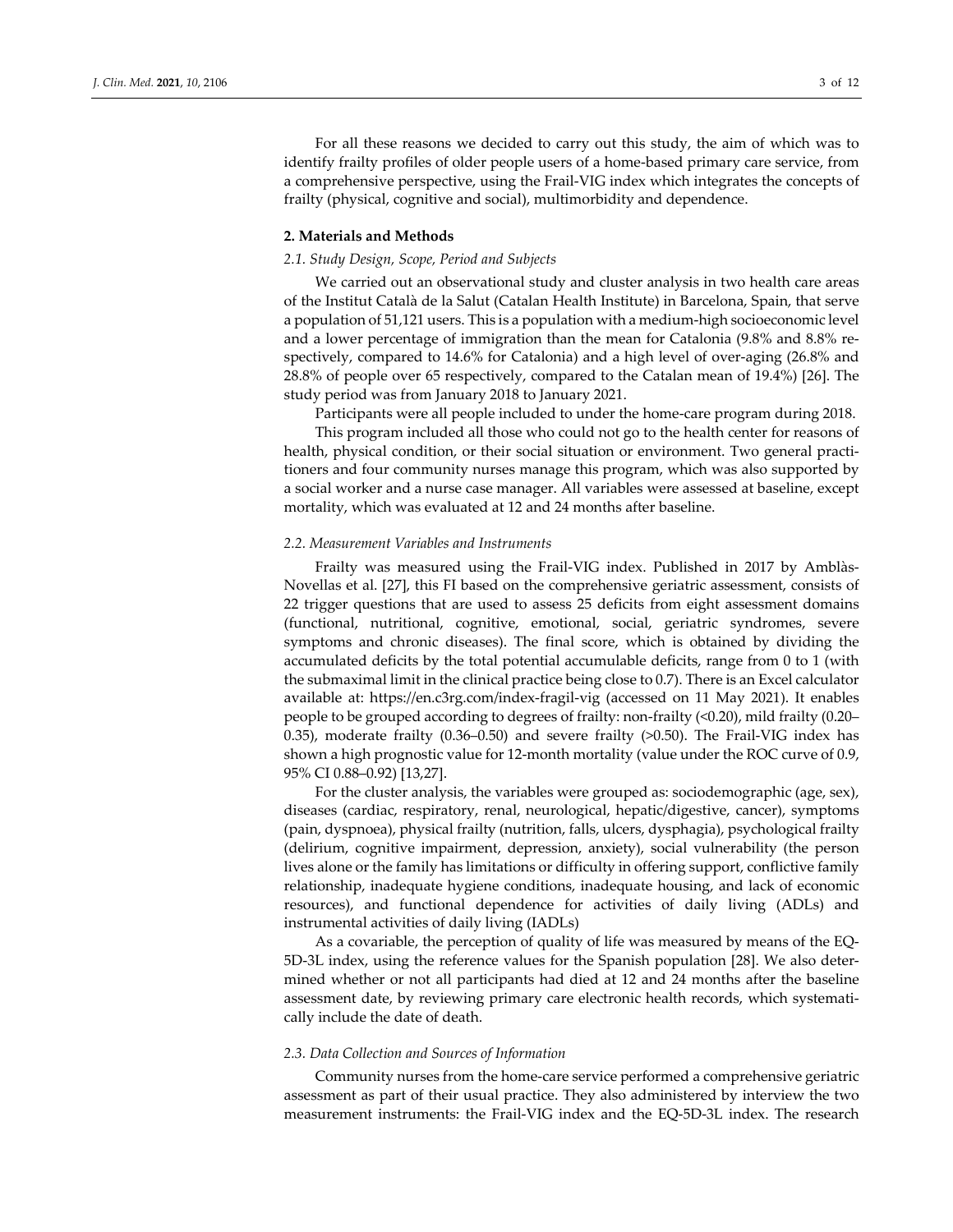team held a preliminary consensus meeting with these nurses to unify criteria for collecting the data from the aforementioned instruments, and a pilot test was carried out with 20 participants to identify potential problems and introduce strategies for improvement. After the pilot, no changes in the procedure were necessary, and an instruction manual was written to ensure homogeneous data collection.

For the assessment of mortality at 12 and 24 months after the baseline assessment, we reviewed electronic health records, which include up-to-date information on date of death, regardless of the place where the death occurred.

#### *2.4. Study Size*

No sampling strategy was used in this study. All the older people users of the home‐ based primary care service were included. In Spain, access to primary care is guaranteed by law and home care is part of the primary care service portfolio [29]. There is a compre‐ hensive, multidisciplinary home care program; the study population was identified from the patient lists for this population‐based care program.

#### *2.5. Data Analysis*

Categorical variables were expressed as frequencies and percentages and continuous variables as mean and standard deviation. Differences between clusters for descriptive variables were evaluated using the chi‐square test, ANOVA and Kruskal–Wallis based on application conditions.

The cluster analysis was performed by applying the k‐means hard clustering technique to the dataset. Prior to the clustering, a manual selection of variables was done to avoid overestimation of some data, and only the 22 variables of the frailty index, age and sex were used to determine the cluster labeling. The criterion for selecting these variables was to avoid duplicity of variables with similar clinical meaning. After grouping the individuals into different clusters with these features, all variables were used to characterize the clusters.

PCAmix compression technique was used to reduce dimensionality of the data, noise and deal efficiently with both dichotomous and continuous variables. Using this tech‐ nique, principal component analysis (PCA) was applied to the continuous age variable and multiple correspondence analysis (MCA) to the dichotomous variables. According to Kaiser criterion, only the most significant 13 transformed dimensions were retained to feed the k-means clustering.

To assess the optimal number of clusters (k), Calinski‐Harabasz, Xie‐Beni and Silhou‐ ette indexes were computed from the average of 100 different realizations for each possible number from two to 20 [30]. To mitigate the negative effects of the random nature of the clustering, a clusterboot technique was used to select the most stable cluster from 100 different realizations. The Calinski index did not reveal clear evidence for any clusters, while Xie-beni and Silhouette gave better results for groups of three, six and nine clusters. Finally, the determination of the optimal number of clusters was defined based on the principle of parsimony and the potential clinical value of these three best options mentioned above. A cluster was considered clinically valuable when it facilitated more tai‐ lored care (targeted interventions) for frail people.

R version 3.6.3 software (Vienna, Austria) was used to preprocess the data and to apply the clustering and IBM SPSS Statistic version 24 (Armonk, NY, USA) to characterize the different obtained profiles.

#### *2.6. Ethical Aspects*

Informed consent was requested from the participants after they had been given oral and written information about the aims of the study. The study complies with Spanish regulations regarding the protection of personal data and was approved by the IDIAP's Clinical Research Ethics Committee–registration number P17/150.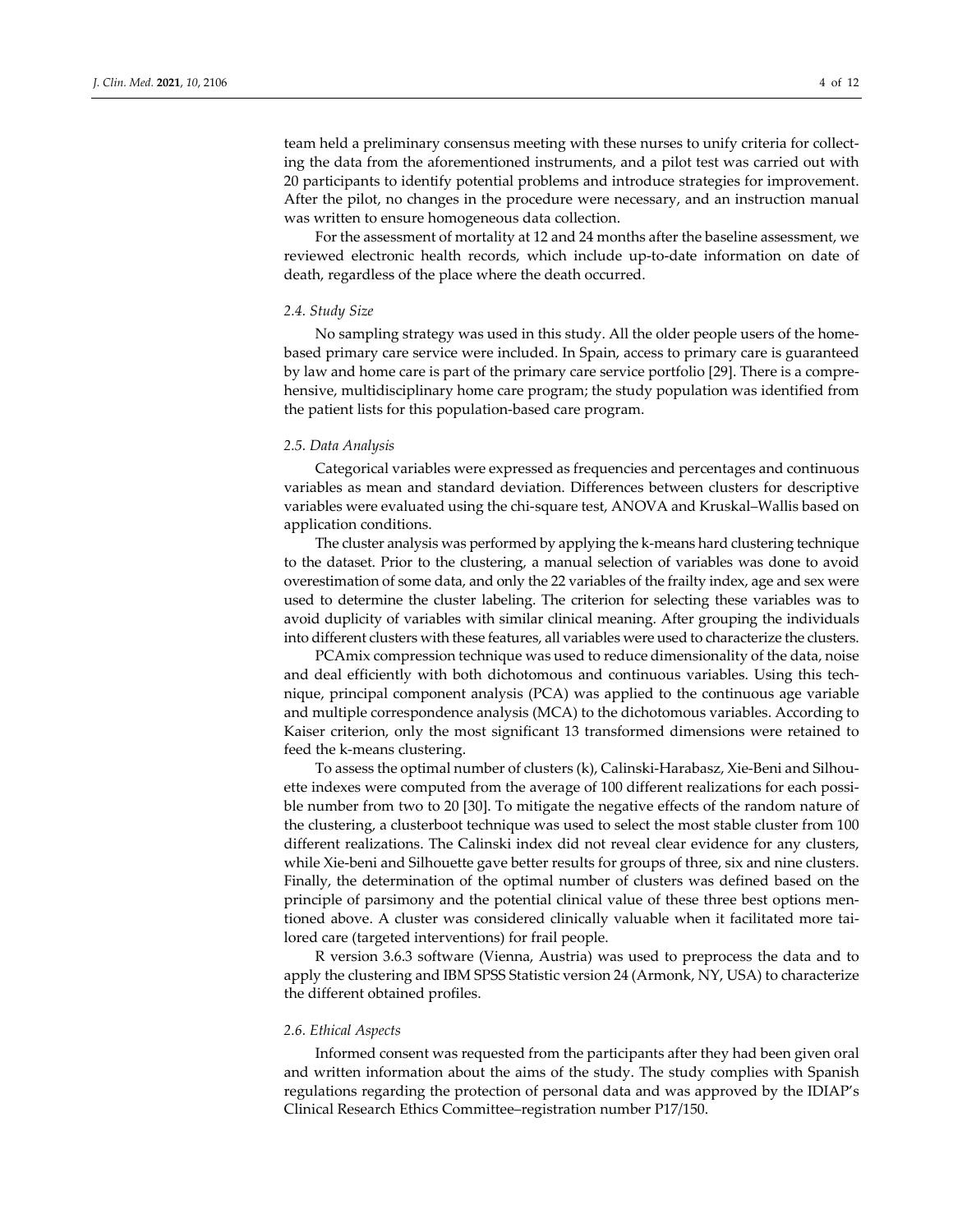# **3. Results**

A total of 412 people participated in the study, mostly women (68.4%), with a mean age of 88 (SD 8.1). Table 1 shows the characteristics of the participants in the total population. 31.3% of cases had three or more target organ diseases–the most prevalent being heart disease (60.2%) and chronic kidney failure (50.0%). More than 60% of participants reported significant functional dependence for ADLs and IADLs. Approximately half had some cognitive impairment, 51.5% showed social vulnerability and 17.0% lived alone. Quality of life was negatively correlated with the degree of frailty. We described this find‐ ing in more detail in a recent publication [31]. Overall mortality of the population at one year was 31.1% and 46.1% at two years, with significant differences between the six pro‐ files identified (Table 1).

**Table 1.** Characteristics of participants in each of the six profiles identified through cluster analysis. Values are absolute frequencies (percentages) unless stated otherwise.

| Variables                            |                                             | Total                                                                               |           |            |            |           |            | Profile 1 Profile 2 Profile 3 Profile 4 Profile 5 Profile 6 p-Value |             |
|--------------------------------------|---------------------------------------------|-------------------------------------------------------------------------------------|-----------|------------|------------|-----------|------------|---------------------------------------------------------------------|-------------|
|                                      |                                             | $n=412$                                                                             | $n = 106$ | $n = 4$    | $n = 101$  | $n = 92$  | $n = 65$   | $n = 44$                                                            | $(*)$       |
| Age                                  | Years, mean (SD)                            | 88.0 (8.1)                                                                          | 87.7(0.7) | 83.8 (6.8) | 86.1(0.8)  | 92.7(0.6) | 87.9 (0.9) | 84.4 (1.7)                                                          | < 0.001     |
| Sex                                  | Men                                         | 130(31.6)                                                                           | 25(23.6)  | 2(50.0)    | 44 (43.6)  | 14(15.2)  | 35(53.8)   | 10(22.7)                                                            | < 0.001     |
|                                      | Women                                       | 282 (68.4)                                                                          | 81 (76.4) | 2(50.0)    | 57 (56.4)  | 78 (84.8) | 30(46.2)   | 34 (77.3)                                                           |             |
|                                      | Cancer (active)                             | 40 (9.7)                                                                            | 4(3.8)    | 4(100.0)   | 10(9.9)    | 9(9.8)    | 12(18.5)   | 1(2.3)                                                              | 0.009       |
|                                      | Respiratory                                 | 116 (28.2)                                                                          | 29(27.4)  | 3(75.0)    | 48 (47.5)  | 7(7.6)    | 20(30.8)   | 9(20.5)                                                             | < 0.001     |
|                                      | Cardiac                                     | 248 (60.2)                                                                          | 59 (55.7) | 0(0.0)     | 85 (84.2)  | 37 (40.2) | 51 (78.5)  | 16(36.4)                                                            | < 0.001     |
| Chronic                              | Neurological                                | 151 (36.7)                                                                          | 17(16.0)  | 1(25.0)    | 48 (47.5)  | 22(23.9)  | 40(61.5)   | 23(52.3)                                                            | < 0.001     |
| <b>Diseases</b>                      | Digestive                                   | 39(9.5)                                                                             | 16(15.1)  | 0(0)       | 7(6.9)     | 6(6.5)    | 6(9.2)     | 4(9.1)                                                              | 0.234       |
|                                      | Renal (GFR $< 60$ )                         | 206(50.0)                                                                           | 56(52.8)  | 1(25.0)    | 56 (55.4)  | 57(62.0)  | 28(43.1)   | 8(18.2)                                                             | < 0.001     |
|                                      | ≥3 target organ diseases                    | 129(31.3)                                                                           | 30(28.3)  | 1(25.0)    | 51(50.5)   | 15(16.3)  | 30(46.2)   | 2(4.5)                                                              | < 0.001     |
|                                      | Advanced Chronic Disease                    | 32(7.8)                                                                             | 3(2.8)    | 4(100)     | 18 (17.8)  | 1(1.1)    | 5(7.7)     | 1(2.3)                                                              | < 0.001     |
| Severe                               | Pain                                        | 87(21.1)                                                                            | 26(24.5)  | 1(25.0)    | 34 (33.7)  | 20(21.7)  | 6(9.2)     | 0(0.0)                                                              | < 0.001     |
| Symptoms                             | Dyspnea                                     | 19(4.6)                                                                             | 4(3.8)    | 0(0.0)     | 14 (13.9)  | 0(0.0)    | 0(0.0)     | 1(2.3)                                                              | $_{\rm NA}$ |
|                                      | Delirium                                    | 119 (28.9)                                                                          | 4(3.8)    | 1(25.0)    | 6(5.9)     | 43 (46.7) | 37 (56.9)  | 28(63.6)                                                            | < 0.001     |
|                                      | Falls                                       | 112 (27.2)                                                                          | 27(25.5)  | 1(25.0)    | 21(20.8)   | 33(35.9)  | 24 (36.9)  | 6(13.6)                                                             | 0.012       |
|                                      | Ulcers                                      | 85 (20.6)                                                                           | 10(9.4)   | 2(50.0)    | 13(12.9)   | 21(22.8)  | 24 (36.9)  | 15(34.1)                                                            | < 0.001     |
| Geriatric                            | Dysphagia                                   | 75 (18.2)                                                                           | 0(0.0)    | 1(25.0)    | 11(10.9)   | 1(1.1)    | 29(44.6)   | 33 (75.0)                                                           | < 0.001     |
| syndromes                            | Incontinence                                | 295 (71.6)                                                                          | 45(42.5)  | 4(100)     | 70 (69.3)  | 79 (85.9) | 54(83.1)   | 43 (97.7)                                                           | < 0.001     |
|                                      | Polypharmacy (≥5 drugs)                     | 365 (88.6)                                                                          | 92 (86.8) | 4(100.0)   | 100 (99.0) | 74 (80.4) | 60 (92.3)  | 35 (79.5)                                                           | < 0.001     |
|                                      | ≥3 geriatric syndromes                      | 87(21.1)                                                                            | 3(2.8)    | 1(25.0)    | 6(5.9)     | 20(21.7)  | 33(50.8)   | 24 (54.5)                                                           | < 0.001     |
|                                      | Weight loss                                 |                                                                                     |           |            |            |           |            |                                                                     |             |
| Malnutrition                         | $\geq$ 5% in the last 6 months              | 70 (17.0)                                                                           | 18 (17.0) | 2(50.0)    | 11(10.9)   | 10(10.9)  | 22(33.8)   | 7(15.9)                                                             | 0.001       |
| Cognitive                            | Cognitive impairment                        | 214 (51.9) 13 (12.3)                                                                |           | 1(25.0)    | 24 (23.8)  | 77 (83.7) | 58 (89.2)  | 41 (93.2)                                                           | < 0.001     |
| impairment                           | Pfeiffer (Range 0-10), mean<br>(SD)         | 3.76 (3.33) 1.15 (0.15) 2.75 (1.80) 1.94 (0.20) 4.93 (0.23) 5.84 (0.36) 8.86 (0.39) |           |            |            |           |            | < 0.001                                                             |             |
| Emotional                            | Treatment for depression                    | 158 (38.3)                                                                          | 34(32.1)  | 2(50.0)    | 48 (47.5)  | 35 (38.0) | 20(30.8)   | 19(43.2)                                                            | 0.117       |
| Status                               | Treatment for anxiety/insomnia 226 (54.9)   |                                                                                     | 53(50.0)  | 1(25.0)    | 74 (73.3)  | 45 (48.9) | 25(38.5)   | 28(63.6)                                                            | < 0.001     |
|                                      | Presence of social vulnerability 212 (51.5) |                                                                                     | 83 (78.3) | 1(25.0)    | 44 (43.6)  | 36(39.1)  | 35(53.8)   | 13(29.5)                                                            | < 0.001     |
| Social                               | Living alone                                | 70 (17.0)                                                                           | 43(40.6)  | 0(0.0)     | 15(14.9)   | 6(6.5)    | 5(7.7)     | 1(2.3)                                                              | < 0.001     |
| Vulnerability                        | Professional caregiver 24 h a               |                                                                                     |           | 0(0.0)     | 27(26.7)   | 27 (29.3) | 18(27.7)   |                                                                     |             |
|                                      | day                                         | 97 (23.5)                                                                           | 11(10.4)  |            |            |           |            | 14 (31.8)                                                           | 0.005       |
| Basic                                | Barthel Index, mean (SD)                    | 48.4 (26.9) 73.0 (1.4)                                                              |           | 35.0(5.4)  | 51.1(1.7)  | 51.4(1.8) | 28.2(3.3)  | 7.9(2.1)                                                            | < 0.001     |
| Activities                           | $BI \geq 95$ No dependency                  | 6(1.5)                                                                              | 4(3.8)    | 0(0.0)     | 0(0.0)     | 1(1.1)    | 1(1.5)     | 0(0.0)                                                              |             |
| of Daily                             | BI 90-65 (Mild-moderate)                    | 143 (34.7) 85 (80.2)                                                                |           | 0(0.0)     | 26(25.7)   | 22(23.9)  | 9(13.8)    | 1(2.3)                                                              | < 0.001     |
| Living<br>BI 60-25 (Moderate-severe) |                                             | $175(42.5)$ 16 (15.1)                                                               |           | 4(100.0)   | 71 (70.3)  | 67 (72.8) | 15(23.1)   | 2(4.5)                                                              | $(**)$      |
| <b>Barthel Index</b>                 | $BI \leq 20$ Absolute dependency            | 88 (21.4)                                                                           | 1(0.9)    | 0(0.0)     |            | 2(2.2)    |            |                                                                     |             |
| (BI)                                 |                                             |                                                                                     |           |            | 4(4.0)     |           | 40(61.5)   | 41 (93.2)                                                           |             |
| Instrumental                         | Money management                            | 350 (85.0)                                                                          | 50(47.2)  | 3(75.0)    | 97 (96.0)  | 91 (98.9) |            | 65 (100.0) 44 (100.0)                                               | < 0.001     |
| Activities of                        | Telephone use                               | 132 (32.0)                                                                          | 0(0.0)    | 0(0.0)     | 10(9.9)    | 26 (28.3) |            | $52(80.0)$ 44 (100.0)                                               | < 0.001     |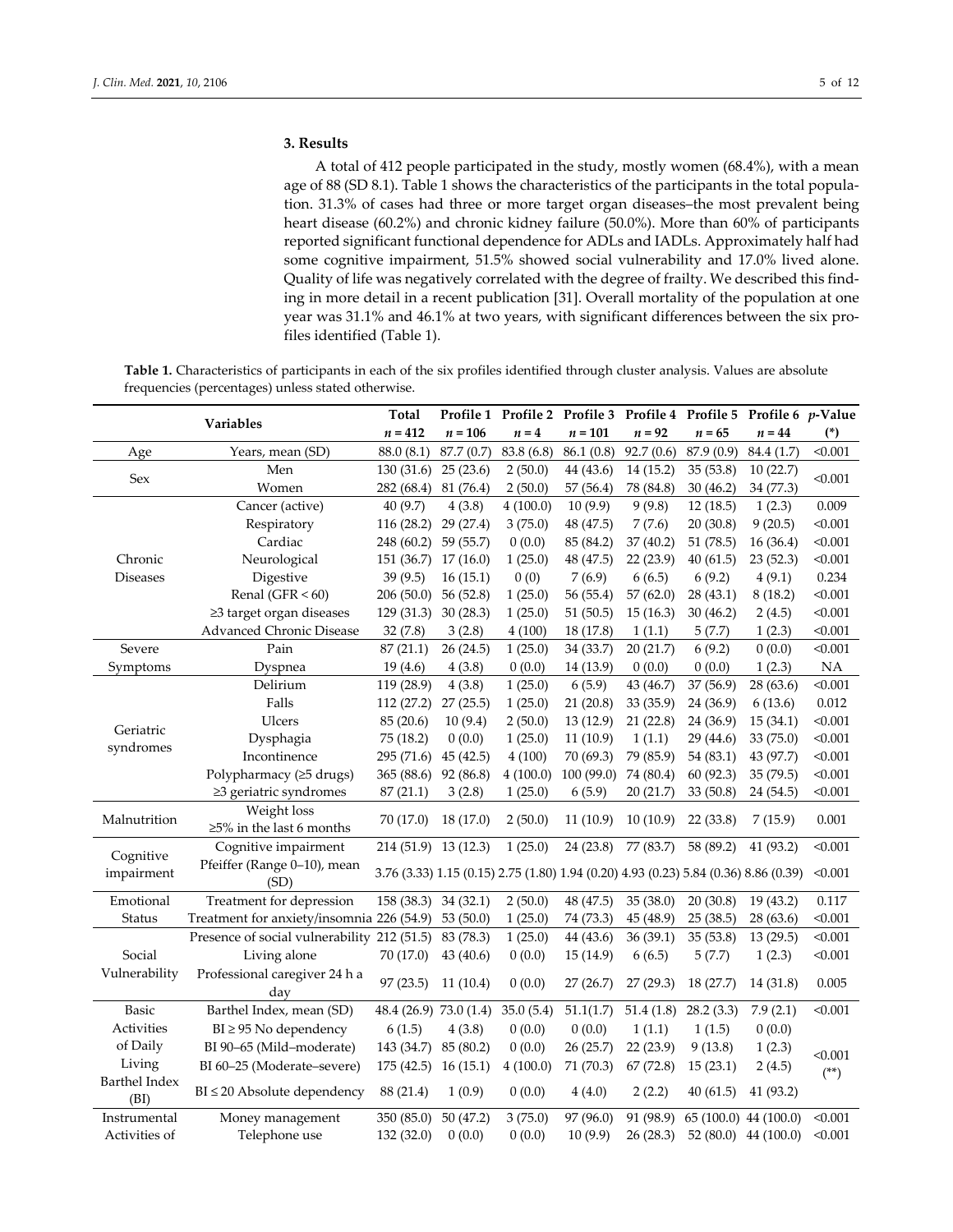| <b>Variables</b>             |                                            | Total      |           | Profile 1 Profile 2 Profile 3 Profile 4 Profile 5 Profile 6 p-Value                               |           |           |          |                        |         |
|------------------------------|--------------------------------------------|------------|-----------|---------------------------------------------------------------------------------------------------|-----------|-----------|----------|------------------------|---------|
|                              |                                            | $n = 412$  | $n = 106$ | $n=4$                                                                                             | $n = 101$ | $n = 92$  | $n = 65$ | $n = 44$               | $(*)$   |
| Daily Living<br>(needs help) | Medication management                      | 304 (73.8) | 19 (17.9) | 2(50.0)                                                                                           | 85 (84.2) | 89 (96.7) |          | $65(100.0)$ 44 (100.0) | < 0.001 |
|                              | Frail VIG index, mean (SD)                 |            |           | $0.40$ (0.12) $0.28$ (0.01) $0.44$ (0.02) $0.41$ (0.01) $0.39$ (0.01) $0.52$ (0.01) $0.53$ (0.01) |           |           |          |                        | < 0.001 |
| Frailty                      | Non frailty ( $FI < 0.20$ )                | 12(2.9)    | 12(11.3)  | 0(0.0)                                                                                            | 0(0.0)    | 0(0.0)    | 0(0.0)   | 0(0.0)                 |         |
| Frail-VIG index              | Mild frailty (FI 0.20-0.35)                | 116(28.2)  | 68 (64.2) | 0(0.0)                                                                                            | 23(22.8)  | 24(26.1)  | 1(1.5)   | 0(0.0)                 | < 0.001 |
| $(FI)$ Range $0-1$           | Moderate frailty (FI 0.36-0.50)            | 191 (46.4) | 26(24.5)  | 4(100)                                                                                            | 63(62.4)  | 58 (63.0) | 28(43.1) | 12(27.3)               | $(***)$ |
|                              | Severe frailty $(FI > 0.50)$               | 93(22.6)   | 0(0.0)    | 0(0.0)                                                                                            | 15(14.9)  | 10(10.9)  | 36(55.4) | 32 (72.7)              |         |
| Quality of life              | EQ-5D-3L Index. (Range 0-1)<br>mean $(SD)$ |            |           | 0.30 (0.23) 0.44 (0.18) 0.29 (0.16) 0.29 (0.21) 0.31 (0.24) 0.19 (0.24) 0.08 (0.01)               |           |           |          |                        | < 0.001 |
| Mortality                    | Mortality of 12 months                     | 128(31.1)  | 14(13.2)  | 4(100.0)                                                                                          | 30(29.7)  | 27(29.3)  | 34(52.3) | 19 (43.2)              | < 0.001 |
|                              | Mortality of 24 months                     | 190(46.1)  | 31(29.2)  | 4(100.0)                                                                                          | 44 (43.6) | 40(43.5)  | 45(69.2) | 26(59.1)               | < 0.001 |
|                              |                                            |            |           |                                                                                                   |           |           |          |                        |         |

(\*) Profile 2 (4 cases) has been excluded in all *p*‐value analyzes, in order to adjust to the application requirements of the tests. (\*\*) The values of the Barthel index have been grouped into three levels (BI ≥ 95; BI 90–25; BI ≤ 20), to adapt the criteria for applying the chi-square test. (\*\*\*) The frail-VIG index values have been grouped into three degrees of frailty (FI ≤ 0.35; FI 0.36–0.50; FI > 0.50) to adapt the criteria for applying the chi-square test. NA. The *p*-value calculation requirements do not apply. Abbreviations: BI, Barthel Index; FI, Frail‐VIG Index; GFR, Glomerular Filtration Rate; SD, Standard Deviation.

> Comparing the three, six and nine cluster groups, the six‐cluster group was found to be the most parsimonious and clinically valuable. Tables 1 and 2 summarize the main characteristics of the six profiles identified, ordered by degree of frailty.

**Table 2.** Summary of the variables used to define each of the six frailty profiles in the cluster analysis.

|                                                                                                  | $\mathbf{1}$   | $\overline{2}$      | 3                   | $\overline{\mathbf{4}}$ | 5              | 6              |
|--------------------------------------------------------------------------------------------------|----------------|---------------------|---------------------|-------------------------|----------------|----------------|
|                                                                                                  | $(n = 106)$    | $(n = 4)$           | $(n = 101)$         | $(n = 92)$              | $(n = 65)$     | $(n = 44)$     |
| Profiles<br>Domains                                                                              | HELP           |                     |                     | >90<br>69               |                |                |
| Degree of frailty                                                                                | Mild frailty   | Moderate<br>frailty | Moderate<br>frailty | Moderate<br>frailty     | Severe frailty | Severe frailty |
| Age (years)                                                                                      | 87.7           | 83.8                | 86.1                | 92.7                    | 87.9           | 84.4           |
| Women $(\%)$                                                                                     | 76.4           | 50                  | 56.4                | 84.8                    | 46.1           | 77.3           |
| Chronic diseases<br>and severe symptoms $(0-6)$                                                  | $\overline{2}$ | 3.6                 | 3.2                 | 1.7                     | 2.6            | 1.4            |
| Physical frailty (0-4) (malnutrition,<br>falls, ulcers, dysphagia)                               | 0.6            | 1.6                 | 0.5                 | 0.7                     | 1.5            | 1.4            |
| Psychological frailty (0-5)<br>(delirium, cognitive impairment,<br>depression, anxiety/insomnia) | 0.9            | 1.6                 | 1.5                 | 2.3                     | 2.2            | 3.4            |
| Social Frailty (0-1)<br>(social vulnerability)                                                   | 0.8            | 0.3                 | 0.4                 | 0.4                     | 0.5            | 0.3            |
| Functional dependence<br>for ADL,s and IADL,s (0-6)                                              | 1.8            | 3.3                 | 3.7                 | $\overline{4}$          | 5.2            | 5.9            |
| Frail-VIG index (0-1)                                                                            | 0.28           | 0.44                | 0.41                | 0.39                    | 0.52           | 0.53           |

The profiles are ordered according to the similarity between them. The darker the color, the higher frequencies or values of the variables. Frail‐VIG index, higher scores represent a higher degree of frailty. Abbreviations: ADLs, Activities of Daily Living; IADLs, Instrumental Activities of Daily Living.

> Profile 1 (25.7%). Mainly women with mild frailty, social vulnerability, moderate multimorbidity and dependence for activities of daily living. This was the most numerous profile. The mean age of participants in this profile was 87.7 and they were primarily fe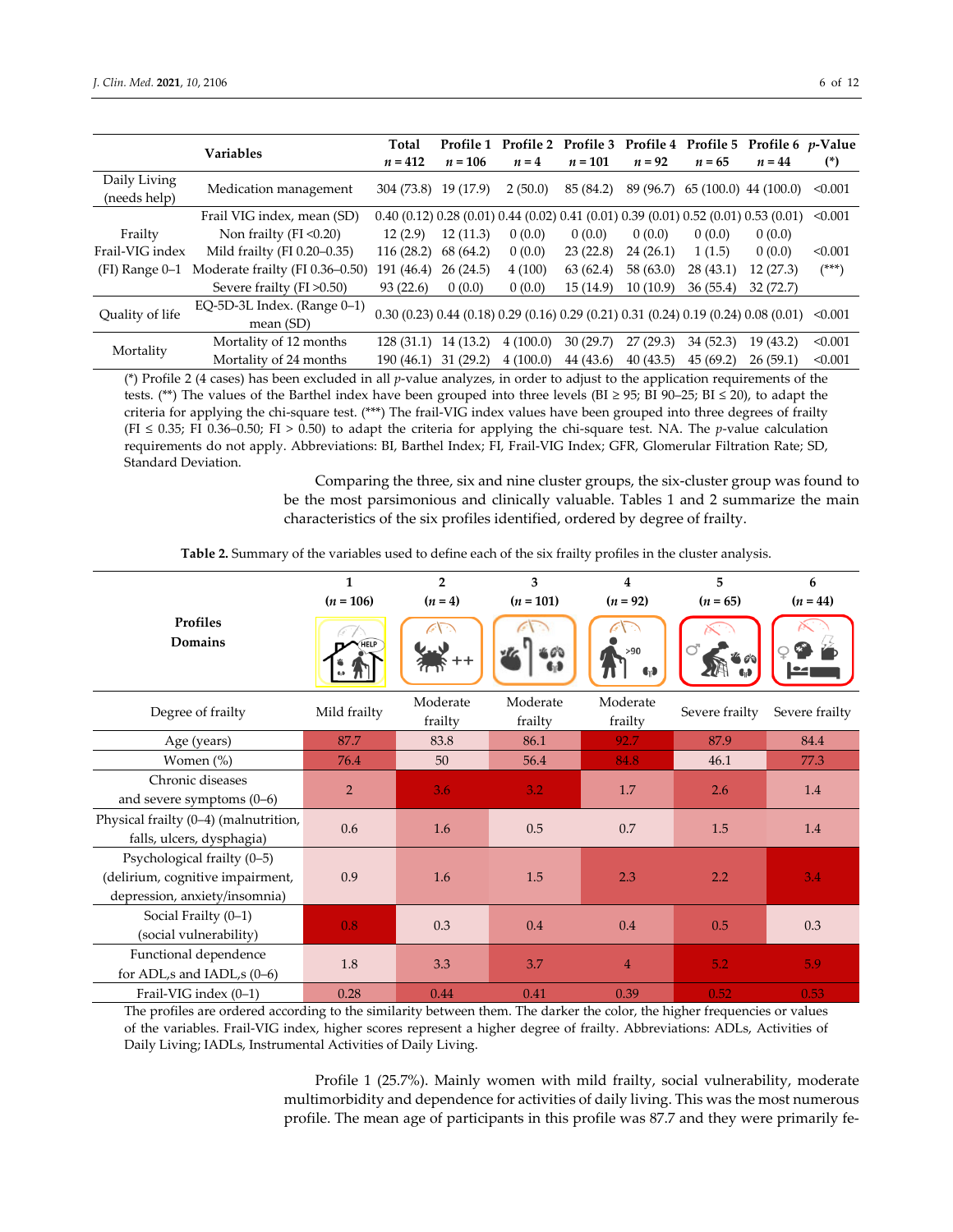male (76.4%). It was the only profile with mild frailty and the one with the lowest prevalence of cognitive impairment (12.3%). However, we highlighted social vulnerability among the majority (78.3%) and the higher percentage of cases living alone (40.6%) com‐ pared to the other profiles. 28.3% of the cases had three or more chronic diseases in target organs, the most prevalent being cardiac (55.7%) and renal (52.8%). This profile had the least dependence in regard to ADLs and IADLs (moderate‐low) and the least accumula‐ tion of geriatric syndromes, with falls (25.5%) and chronic wounds (9.4%) being significant. Mortality at one year (13.2%) was the lowest of the six profiles identified.

Profile 2 (1.0%). People with moderate frailty affected by advanced cancer*.* This was the least numerous profile, as it only applies to four participants. Nevertheless, we de‐ cided to include it because of its clinical significance. The mean age was 83.8, and half were women. The participants were moderately dependent in regard to ADLs and IADLs. This group had the lowest social vulnerability, and all participants lived with someone. The degree of frailty was moderate, with a FI of 0.44. Mortality at one year was 100%.

Profile 3 (24.5%). Mainly people with moderate frailty, moderate dependence, cardiac disease and high multimorbidity*.* This was the second most numerous profile. The mean age was 86.1 and 56.4% of cases were women. The main characteristic of this profile was the high level of multimorbidity: half of the people had three or more chronic diseases in target organs, with the highest proportions in heart disease (84.2%), kidney disease (55.4%), respiratory disease (47.5%) and neurological disease (47.5%). It also had the high‐ est rate of advanced chronic disease (17.8%). There was mild cognitive impairment among 23.8% of cases, and moderate‐high dependence for ADLs and IADLs. 43.6% of cases were socially vulnerable, and 14.9% lived alone. A quarter of the participants had experienced falls and 12.9% had chronic wounds. The degree of frailty for this profile was moderate (FI 0.41). Mortality at one year was 29.7%.

Profile 4 (22.3%). Primarily nonagenarian women with moderate frailty, mild cogni‐ tive impairment and moderate‐high dependence. This was one of the most numerous pro‐ files, the oldest (a mean age of 92.7) and mainly women (84.8%). It was characterized by the high presence of mild cognitive impairment (83.7%) and moderate‐high dependence for ADLs and IADLs. Social vulnerability was present in 39.1% of cases, with 6.5% living alone and 29.3% with a 24‐h informal caregiver. 16.3% of the cases had three or more chronic diseases in target organs, the most prevalent being kidney (62.0%) and renal (40.2%) diseases. 21.7% of cases had three or more geriatric syndromes, with rates of de‐ lirium at 46.7%, falls 35.9% and ulcers 22.8%. All this implied a moderate degree of frailty (FI 0.39). Mortality at one year was 29.3%.

Profile 5 (15.8%). Mainly men with severe frailty, moderate‐high multimorbidity and high dependence. The mean age under this profile was 87.9, and a minority were women (46.1%). They had a high proportion of moderate cognitive impairment (89.2%), and se‐ vere dependence for ADLs and IADLs. This was the second most socially vulnerable pro‐ file, at 53.8%. 7.7% of the people in this profile lived alone and 27.7% lived with an informal caregiver. 46.2% of cases had three or more chronic diseases in target organs, the most prevalent being cardiac (78.5%), neurological (61.5%) and renal (46.2%) diseases. Half of the people had three or more geriatric syndromes, with 56.9% having delirium. This pro‐ file had the highest proportion of falls (36.9%) and chronic wounds (36.9%). All of the above reflected a degree of severe frailty (FI 0.52). Mortality at one year was 52.3%.

Profile 6 (10.7%). Mainly women with severe frailty, cognitive impairment, dysphagia and total dependence. The cases in this profile were mainly women (77.3%), with a mean age of 84.4 years. We found the highest rate‐93.2%‐of cognitive impairment (moderate/se‐ vere) and total dependence for ADLs and IADLs. Social vulnerability was indicated in 29.5% of cases, and it was the profile with the highest percentage of permanent informal caregivers at 31.8%. This profile had the lowest burden of overall multimorbidity, with a predominance of neurological disease (52.3%) as well as over half the cases having three or more geriatric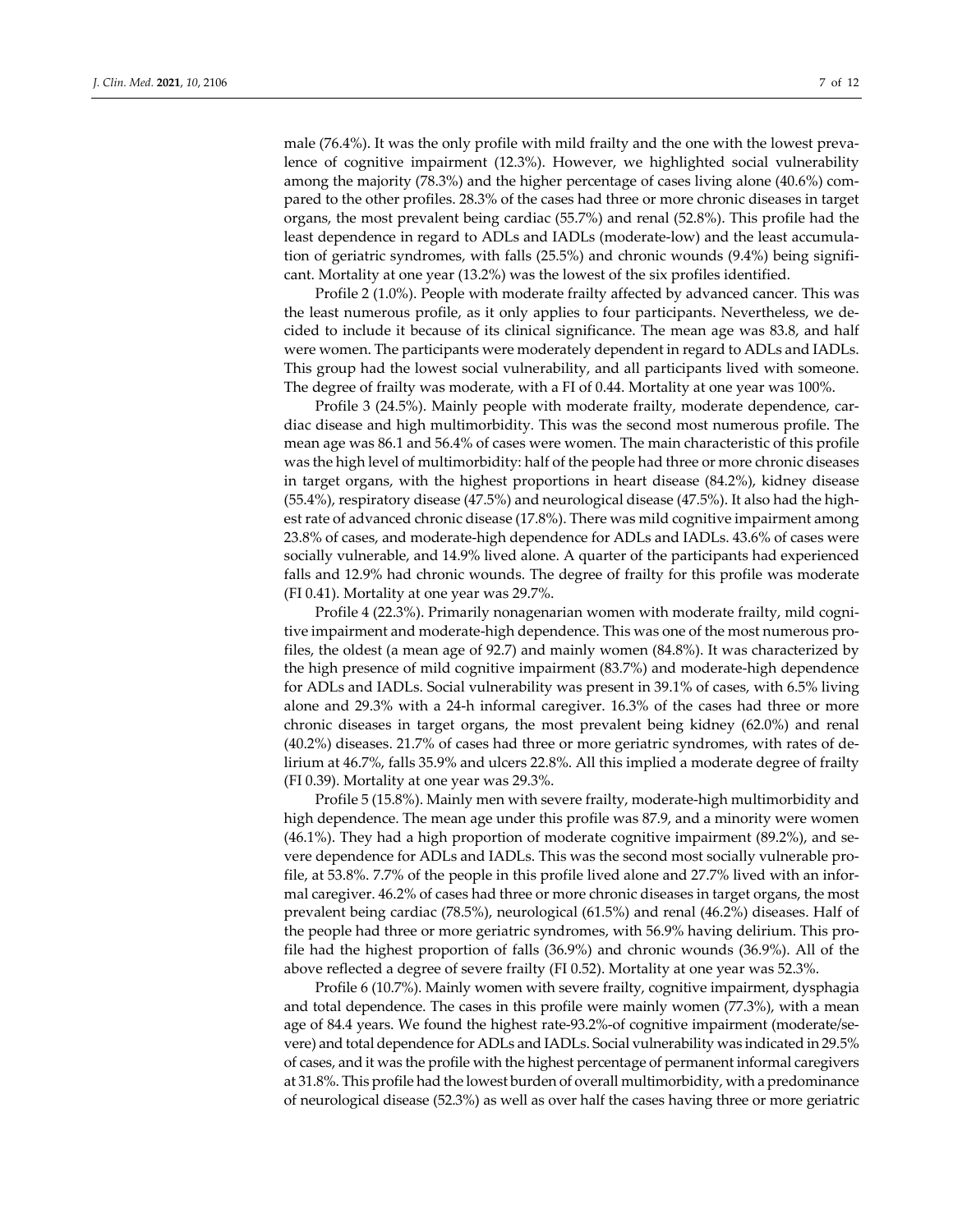syndromes, with higher rates than under the other profiles for dysphagia (75%) and delirium (63.6%). Chronic wounds were also present in a third of cases. All of the above implied severe frailty (FI 0.53). Mortality at one year was 43.2%.

#### **4. Discussion**

The aim of the study was to identify frailty profiles among older people users of a home-based primary care service from a multidimensional perspective (physical, psychological and social). We identified six frailty profiles. Three of these profiles corresponded to a moderate frailty degree, two to a severe frailty degree and one to a mild frailty degree. In addition, almost three quarters of the study population were clustered into three pro‐ files (profiles 1, 3 and 4) that corresponded to mild and moderate degree of frailty. It is they, therefore, who could benefit from planning frailty‐prevention activities.

The profiles identified reveal underlying problems among the different domains of frailty and interrelated concepts (morbidity and dependence). These confirm the complexity of frailty, which is not sufficiently captured from measuring the degree of frailty and the distinction between the different domains affected (physical, psychological and social).

These results are in line with three previous studies that looked at profiles of people living in the community using a multidimensional assessment approach. Lafortune et al. [14] identify four profiles based on the assessment of physical and cognitive dimensions: relatively healthy, physical‐cognitive impairment, significant physical impairment and significant cognitive impairment. Armstrong et al. [15] identify seven profiles among home-based rehabilitation clients, based on an assessment of physical, cognitive and social dimensions: people living alone and requiring assistance with housework and bathing; cognitively intact people who are independent in regard to ADLs; people requiring assistance with IADLs and bathing; women requiring assistance with IADLs; women requiring assistance with IADLs and some ADLs; people who are dependent but mobile and have cognitive problems; people who are dependent and immobile with cognitive problems. Looman et al. [16] identify six profiles based on physical, cognitive, and social functioning: relatively healthy; mild physical frailty; psychological frailty; severe physical frailty; medically frail; and multi-frail. All three studies identify a profile of relatively healthy older people, which did not appear in the present study. This could be related to the fact that the study population was composed of people included under a home-care program, who present greater vulnerability. In another recent study [32], three functional groups of older people at risk of disability are identified: physical, social and mixed. The psychosocial group, however, includes variables from the psychological and social dimensions, which can make it difficult to plan differentiated preventive or management activities.

The vast majority of frailty research that focuses on people's outcomes is based on adverse outcomes, such as mortality, dependence, hospitalization and institutionaliza‐ tion. Outcomes related to positive aspects such as well‐being and quality of life are less studied [24,33]. In our study, we have analyzed both negative outcomes (mortality, de‐ pendence, polypharmacy) as well as a positive outcome (quality of life). Frail older people can also present improvement in their quality of life. Therefore, the information will also serve to personalize the care plans based on a positive approach.

The main strength of this study is the statistical technique applied to determine the profiles, as well as the standardized data collection, using simple measurement instruments that are commonly used in healthcare practice. This pragmatic perspective would be feasible and capable of being extrapolated to larger populations. Another strong point is the differentiation between the concepts of frailty, morbidity and dependence, as it helps with planning care that is better aligned with needs. Where there is morbidity, activities will be planned to prevent or reduce frailty; where there is frailty, activities will be planned to prevent adverse outcomes, such as dependence [21].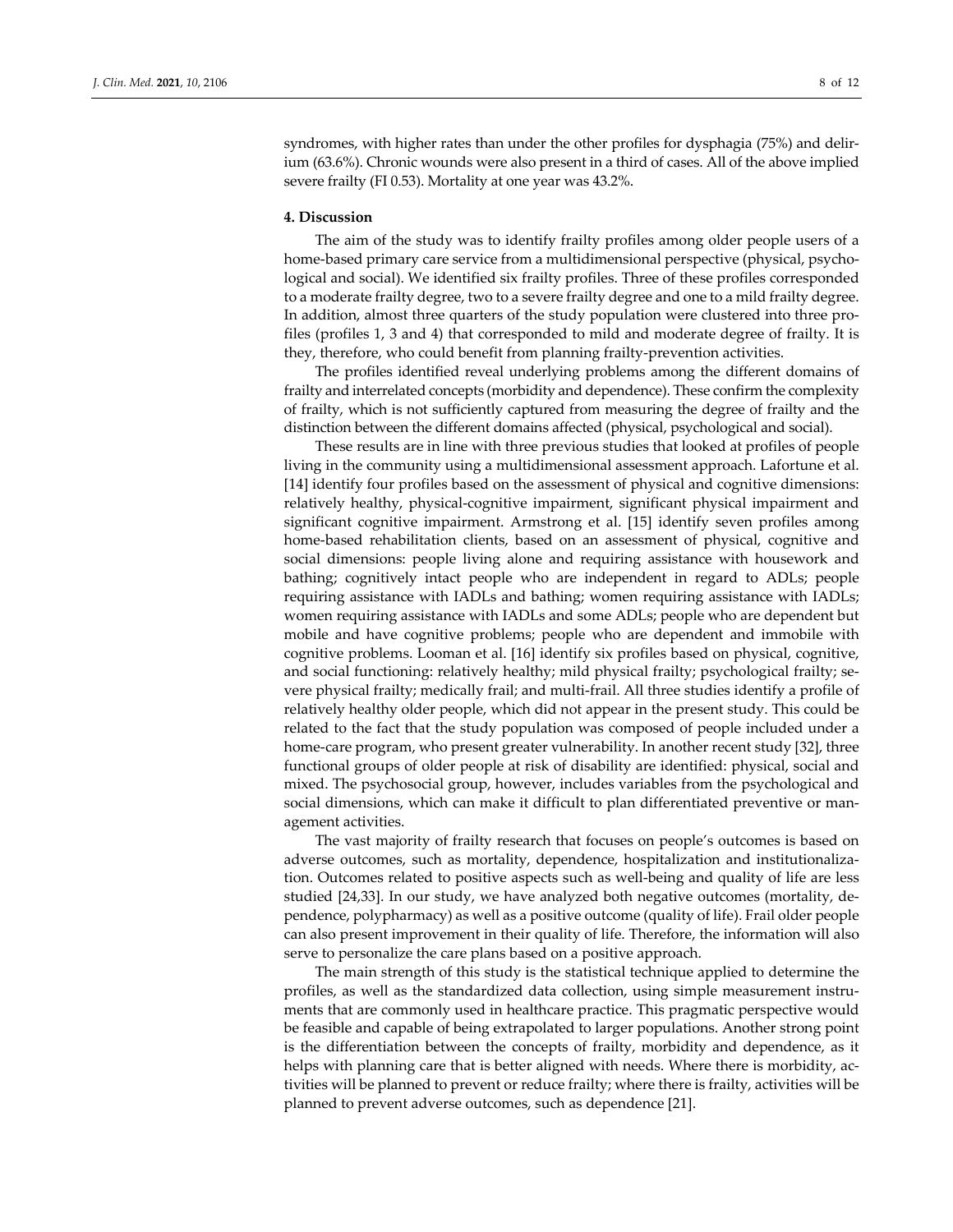## *4.1. Limitations and Future Research Recommendations*

The main limitation of the study is that although the sample studied was large and all possible participants have been included, it corresponds to an aging population in an urban area with a medium‐high socio‐economic level, which makes it difficult to general‐ ize the results to other settings or populations. Moreover, the Frail‐VIG index is a simple and feasible instrument for use in the care setting, albeit with some limitations: the varia‐ bles that correspond to physical frailty are focused on geriatric syndromes (weight loss, dysphagia, falls, ulcers) and do not include other variables that are recognized for identi‐ fying physical frailty. Here, the reference model would be Fried's phenotype [9].

Future studies should contrast the results obtained in relation to other populations included under home‐care programs with different socio‐cultural levels and analyze other environments (for example, residential). It would also be useful to assess aspects of social frailty in greater depth. We suggest that this should include the three main components identified in a recent review: threat or absence of social resources to meet basic social needs; threat or absence of social behaviors and social activities; and threat or absence of self‐management skills [34].

#### *4.2. Care Implications and Outlook for the Future*

The multidimensional nature of frailty has resulted in the identification of heterogeneous profiles, under which it would be useful to adapt care plans in health care practice. The multidimensional impact of frailty justifies multicomponent interventions [35–37]. In‐ dications for multimorbidity management should also take account of health priorities, assess the potential benefits of interventions against potential harms, identify the person's health trajectory, and encourage shared decision making, aligning people's wishes and professionals' opinions [1,38]. An effective overall management approach would include physical activity, nutritional supplementation, cognitive training, structured medication review, and social reinforcement. This approach shares similarities with other programs studied in our healthcare setting with the resources available in community care and other devices in the territory [39–41]. Table A1 in Appendix shows, as an example a pragmatic proposal of care objectives and interventions for the different profiles identified, accord‐ ing to the current evidence for the management of frailty [35–37] and the multimorbidity [1,38]. Finally, it would also be helpful to include the opinions of the people cared for at home, their family members and caregivers on the profiles identified, as well as the care plans proposed for each of them.

## **5. Conclusions**

This study identified six profiles of frailty, with clinical interest in older people users of a home‐based primary care service. It shows that the population included under the home-care program is heterogeneous and has different care needs. Identifying these profiles complements information on degrees of frailty as it enables different care needs to be ascertained for people who are identified as having the same degree of frailty and is useful when designing interventions that are aligned with the needs of each population profile.

**Author Contributions:** Conceptualization, J.‐J.Z.‐S., E.Z.‐d.‐O. and S.F.‐B.; data curation, J.‐J.Z.‐S.; formal analysis, J.‐J.Z.‐S., E.Z.‐d.‐O. and S.F.‐B.; funding acquisition, J.‐J.Z.‐S.; investigation, J.‐J.Z.‐ S.; methodology, J.-J.Z.-S. and J.A.-N.; project administration, J.-J.Z.-S.; resources, J.-J.Z.-S.; supervision, E.Z.‐d.‐O., V.G.‐C. and I.J.‐R.; visualization, J.‐J.Z.‐S., E.Z.‐d.‐O. and S.F.‐B.; writing—original draft, J.‐J.Z.‐S.; writing—review and editing, J.‐J.Z.‐S., E.Z.‐d.‐O., S.F.‐B., V.G.‐C., I.J.‐R. and G.P.‐T. and J.A.‐N. All authors have read and agreed to the published version of the manuscript.

**Funding:** J.‐J.Z.‐S. was supported by a PERIS grant from the Departament de Salut de la Generalitat de Catalunya (the Catalan Regional Government's Health Department), Spain for the period 2019‐ 20 registration number SLT008/18/00011.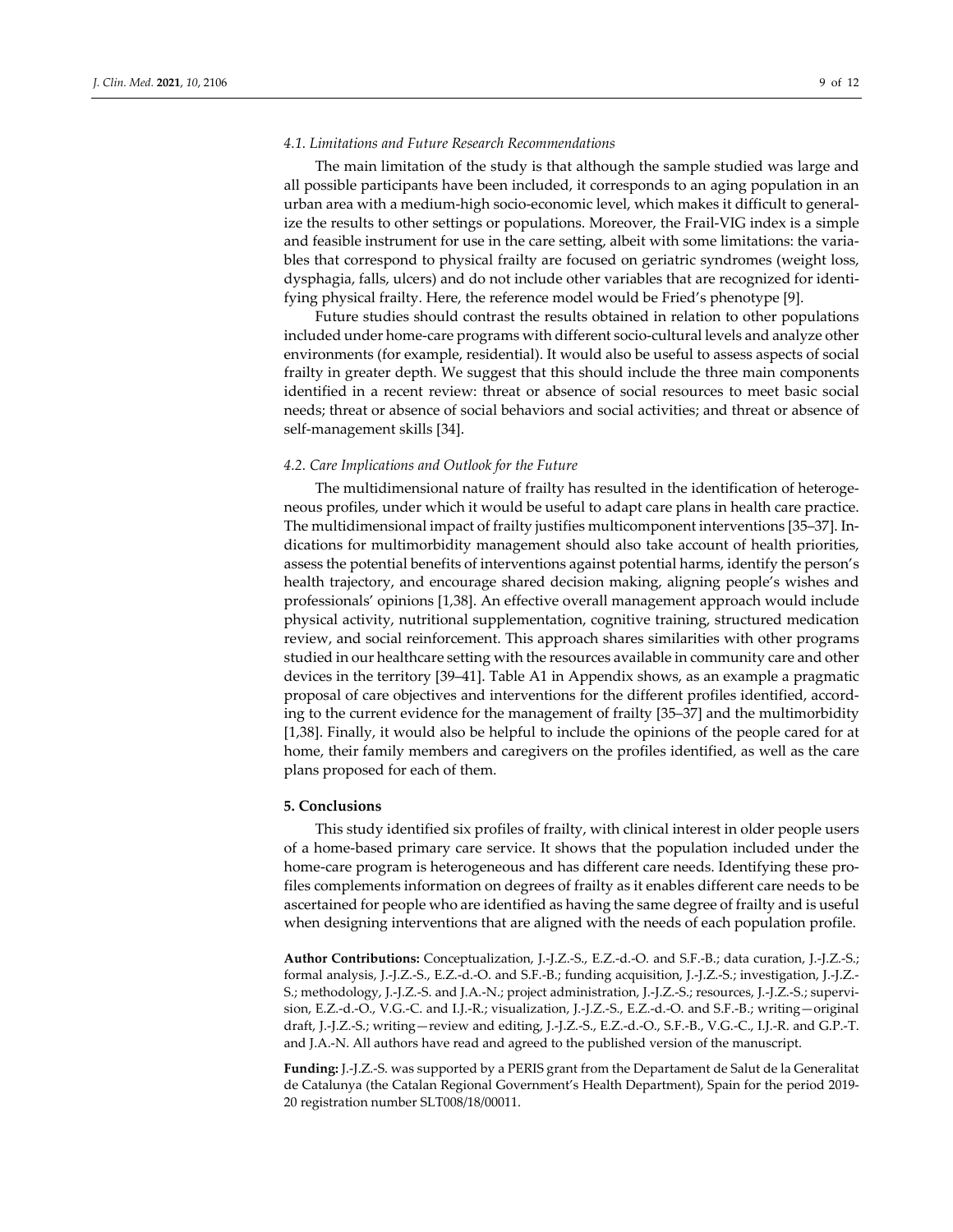**Institutional Review Board Statement:** The study was conducted according to the guidelines of the Declaration of Helsinki, and approved by the Jordi Gol i Gorina Ethics Committee (code: P17/150; date 6 November 2017)

**Informed Consent Statement:** Informed consent was obtained from all subjects involved in the Study or by family members in the case of advanced dementia.

**Data Availability Statement:** The data presented in this study are available on request from the corresponding author. The data are not publicly available due to ethical reasons.

**Acknowledgments:** The authors of this study would like to thank all the professionals who helped with collecting the data, in particular the nurses of the home-care unit of the Montnegre Primary Care team.

**Conflicts of Interest:** The authors declare no conflict of interest. The funders had no role in the design of the study; in the collection, analyses, or interpretation of data; in the writing of the manuscript, or in the decision to publish the results.

## **Appendix A**

**Table A1.** Proposal for care objectives and interventions for each six profiles identified.

| Profiles                                                                                                     | Profile 1                   | Profile 2                  | Profile 3                                                        | Profile 4         | Profile 5                                        | Profile 6                  |  |  |
|--------------------------------------------------------------------------------------------------------------|-----------------------------|----------------------------|------------------------------------------------------------------|-------------------|--------------------------------------------------|----------------------------|--|--|
| Objectives and Activities                                                                                    | <b>HELP</b>                 |                            |                                                                  | >90               |                                                  |                            |  |  |
| Priority Objective<br>(A) Survival<br>(B) Preserve and enhance autonomy<br>(C) Wellbeing and symptom control | $A-B$                       | $\mathsf{C}$               | $B-A$                                                            | $B-A$             | $C-B$                                            | $C-B$                      |  |  |
| Physical activity planning                                                                                   | Group<br>activity           | Individual<br>personalised | Group<br>activity<br>according to<br>comorbidity                 | Group<br>activity | Individual<br>personalised                       | Individual<br>personalised |  |  |
| Promote self-care                                                                                            | $^{++}$                     | $^{+}$                     | $^{+++}$                                                         | $^{++}$           |                                                  |                            |  |  |
| Maintenance of autonomy                                                                                      | $^{+++}$                    | $^{++}$                    | $^{+++}$                                                         | $^{+++}$          |                                                  |                            |  |  |
| Technical help/home adaptations                                                                              | $+$                         | $^{++}$                    | $+$                                                              | $+$               | $^{++}$                                          | $^{++}$                    |  |  |
| Diet, and nutritional supplements                                                                            | Healthy diet<br>Nutritional | Diet                       | Healthy diet<br>Nutritional supplement<br>adapted to comorbidity |                   |                                                  | Healthy diet/on demand     |  |  |
|                                                                                                              | supplements                 | on demand                  |                                                                  |                   | Nutritional supplement<br>adapted to comorbidity |                            |  |  |
| Prevention and management of dysphagia                                                                       | $\ddot{}$                   | $^{++}$                    | $+$                                                              | $+$               | $^{++}$                                          | $^{+++}$                   |  |  |
| Cognitive stimulation                                                                                        | $^{+}$                      |                            | $+$                                                              | $^{++}$           | $^{++}$                                          |                            |  |  |
| Psychological intervention (Depres-<br>sion/Anxiety)                                                         | $^{++}$                     | $^{+++}$                   | $^{+++}$                                                         | $^{++}$           | $^{++}$                                          |                            |  |  |
| Prevention and management of delirium                                                                        | -                           | $+$                        | $+$                                                              | $^{++}$           | $^{++}$                                          | $^{+++}$                   |  |  |
| Therapeutic adequacy and deprescription                                                                      | $\ddot{}$                   | $^{+++}$                   | $+$                                                              | $^{++}$           | $^{+++}$                                         | $^{+++}$                   |  |  |
| Social intervention                                                                                          | $^{+++}$                    | $^{+++}$                   | $+$                                                              | $+$               | $^{++}$                                          | $^{++}$                    |  |  |
| Palliative needs care                                                                                        | $^{+}$                      | $++++$                     | $+$                                                              | $+$               | $^{+++}$                                         | $^{+++}$                   |  |  |
| Advance care planning                                                                                        | $\ddot{}$                   | $++++$                     | $^{++}$                                                          | $^{++}$           | $^{+++}$                                         | $^{+++}$                   |  |  |
| Caregiver support                                                                                            | $^{+}$                      | $^{+++}$                   | $^{++}$                                                          | $^{++}$           | $^{+++}$                                         | $^{+++}$                   |  |  |
| Grief management in the patient's family<br>environment                                                      | $^{+}$                      | $^{+++}$                   | $^{++}$                                                          | $^{++}$           | $^{+++}$                                         | $^{+++}$                   |  |  |

Degree of intensity of the proposed interventions: minimum intensity (−), mild intensity (+), moderate intensity (++), high intensity (+++), very high intensity (++++).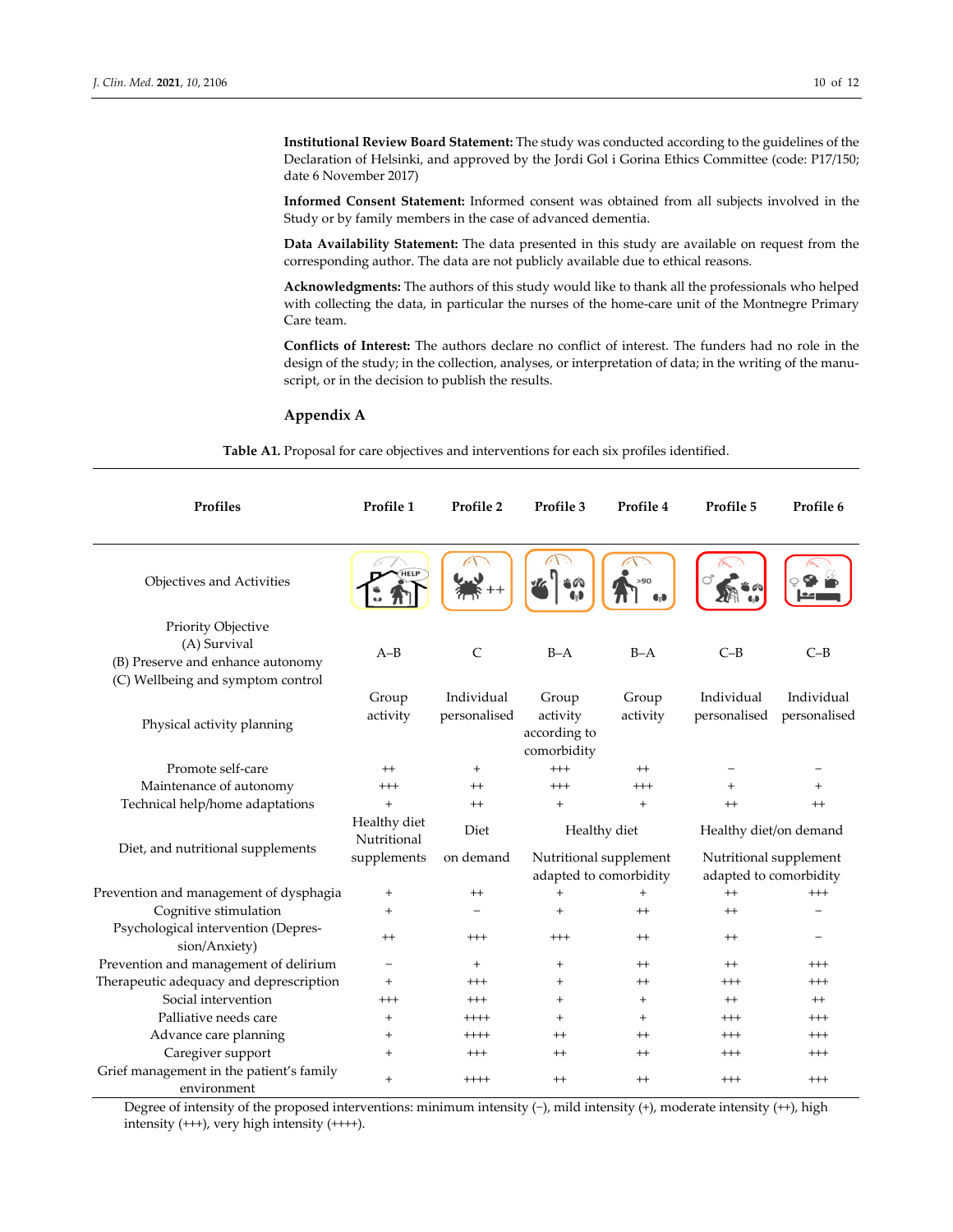# **References**

- 1. Boehmer, K.R.; Abu Dabrh, A.M.; Gionfriddo, M.R.; Erwin, P.; Montori, V.M. Does the chronic care model meet the emerging needs of people living with multimorbidity? A systematic review and thematic synthesis. *PLoS ONE* **2018**, *13*, e0190852, doi:10.1371/journal.pone.0190852.
- 2. Hoogendijk, E.O.; Afilalo, J.; Ensrud, K.E.; Kowal, P.; Onder, G.; Fried, L.P. Frailty: Implications for clinical practice and public health. *Lancet* **2019**, *394*, 1365–1375, doi:10.1016/s0140‐6736(19)31786‐6.
- 3. Kojima, G. Frailty as a predictor of disabilities among community-dwelling older people: A systematic review and meta-analysis. *Disabil. Rehabil.* **2017**, *39*, 1897–1908, doi:10.1080/09638288.2016.1212282.
- 4. Kojima, G.; Iliffe, S.; Walters, K. Frailty index as a predictor of mortality: A systematic review and meta‐analysis. *Age Ageing* **2018**, *47*, 193–200, doi:10.1093/ageing/afx162.
- 5. Vermeiren, S.; Vella‐Azzopardi, R.; Beckwée, D.; Habbig, A.‐K.; Scafoglieri, A.; Jansen, B.; Bautmans, I. Frailty and the Prediction of Negative Health Outcomes: A Meta‐Analysis. *J. Am. Med. Dir. Assoc.* **2016**, *17*, 1163.e1–1163.e17, doi:10.1016/j.jamda.2016.09.010.
- 6. Kojima, G.; Taniguchi, Y.; Iliffe, S.; Jivraj, S.; Walters, K. Transitions between frailty states among community‐dwelling older people: A systematic review and meta‐analysis. *Ageing Res. Rev.* **2019**, *50*, 81–88, doi:10.1016/j.arr.2019.01.010.
- 7. Welstead, M.; Jenkins, N.D.; Russ, T.C.; Luciano, M.; Muniz‐Terrera, G. A Systematic Review of Frailty Trajectories: Their Shape and Influencing Factors. *Gerontologist* **2020**, 1–40, doi:10.1093/geront/gnaa061.
- 8. World Health Organization. World Report on Ageing and Health. 2015. Available online: https://apps.who.int/iris/handle/10665/186463 (accessed on 11 May 2021).
- 9. Fried, L.P.; Tangen, C.M.; Walston, J.; Newman, A.B.; Hirsch, C.; Gottdiener, J.; Seeman, T.; Tracy, R.; Kop, W.J.; Burke, G.; et al. Frailty in Older Adults: Evidence for a Phenotype. *J. Gerontol. Ser. A Biol. Sci. Med. Sci.* **2001**, *56*, M146–M157, doi:10.1093/gerona/56.3.m146.
- 10. Mitnitski, A.B.; Mogilner, A.J.; Rockwood, K. Accumulation of Deficits as a Proxy Measure of Aging. *Sci. World J.* **2001**, *1*, 323– 336, doi:10.1100/tsw.2001.58.
- 11. Cesari, M.; Gambassi, G.; van Kan, G.A.; Vellas, B. The frailty phenotype and the frailty index: Different instruments for different purposes. *Age Ageing* **2014**, *43*, 10–12, doi:10.1093/ageing/aft160.
- 12. Puts, M.T.E.; Toubasi, S.; Andrew, M.K.; Ashe, M.C.; Ploeg, J.; Atkinson, E.; Ayala, A.P.; Roy, A.; Monforte, M.R.; Bergman, H.; et al. Interventions to prevent or reduce the level of frailty in community-dwelling older adults: A scoping review of the literature and international policies. *Age Ageing* **2017**, *46*, 383–392, doi:10.1093/ageing/afw247.
- 13. Amblàs‐Novellas, J.; Martori, J.C.; Espaulella, J.; Oller, R.; Molist‐Brunet, N.; Inzitari, M.; Romero‐Ortuno, R. Frail‐VIG index: A concise frailty evaluation tool for rapid geriatric assessment. *BMC Geriatr.* **2018**, *18*, 29, doi:10.1186/s12877‐018‐0718‐2.
- 14. LaFortune, L.; Béland, F.; Bergman, H.; Ankri, J. Health status transitions in community‐living elderly with complex care needs: A latent class approach. *BMC Geriatr.* **2009**, *9*, 6, doi:10.1186/1471‐2318‐9‐6.
- 15. Armstrong, J.J.; Zhu, M.; Hirdes, J.P.; Stolee, P. K‐Means Cluster Analysis of Rehabilitation Service Users in the Home Health Care System of Ontario: Examining the Heterogeneity of a Complex Geriatric Population. *Arch. Phys. Med. Rehabil.* **2012**, *93*, 2198–2205, doi:10.1016/j.apmr.2012.05.026.
- 16. Looman, W.M.; Fabbricotti, I.N.; Blom, J.W.; Jansen, A.P.D.; Lutomski, J.E.; Metzelthin, S.F.; Huijsman, R. The frail older person does not exist: Development of frailty profiles with latent class analysis. *BMC Geriatr.* **2018**, *18*, 84, doi:10.1186/s12877‐018‐0776‐ 5.
- 17. Violán, C.; Roso‐Llorach, A.; Foguet‐Boreu, Q.; Guisado‐Clavero, M.; Pons‐Vigués, M.; Pujol‐Ribera, E.; Valderas, J.M. Multimorbidity patterns with K‐means nonhierarchical cluster analysis. *BMC Fam. Pr.* **2018**, *19*, 108, doi:10.1186/s12875‐018‐ 0790-x.
- 18. Marengoni, A.; Roso‐Llorach, A.; Vetrano, D.L.; Fernández, S.; Guisado‐Clavero, M.; Violán, C.; Calderón‐Larrañaga, A.; Fernández‐Bertolín, S. Patterns of Multimorbidity in a Population‐Based Cohort of Older People: Sociodemographic, Lifestyle, and Functional Differences. *J. Gerontol. Ser. A Boil. Sci. Med. Sci.* **2019**, *75*, 798–805, doi:10.1093/gerona/glz137.
- 19. Johnston, M.C.; Crilly, M.; Black, C.; Prescott, G.J.; Mercer, S.W. Defining and measuring multimorbidity: A systematic review of systematic reviews. *Eur. J. Public Health* **2019**, *29*, 182–189, doi:10.1093/eurpub/cky098.
- 20. Thillainadesan, J.; A Scott, I.; Le Couteur, D.G. Frailty, a multisystem ageing syndrome. *Age Ageing* **2020**, *49*, 758–763, doi:10.1093/ageing/afaa112.
- 21. Gobbens, R.J.J.; Luijkx, K.G.; Wijnen‐Sponselee, M.T.; Schols, J.M.G.A. Towards an integral conceptual model of frailty. *J. Nutr. Health Aging* **2010**, *14*, 175–181, doi:10.1007/s12603‐010‐0045‐6.
- 22. Vetrano, D.L.; Palmer, K.; Marengoni, A.; Marzetti, E.; Lattanzio, F.; Roller‐Wirnsberger, R.; Samaniego, L.L.; Rodríguez‐Mañas, L.; Bernabei, R.; Onder, G. Frailty and Multimorbidity: A Systematic Review and Meta‐analysis. *J. Gerontol. Ser. A Boil. Sci. Med. Sci.* **2019**, *74*, 659–666, doi:10.1093/gerona/gly110.
- 23. Kojima, G.; Iliffe, S.; Jivraj, S.; Walters, K. Association between frailty and quality of life among community-dwelling older people: A systematic review and meta‐analysis. *J. Epidemiol. Community Health* **2016**, *70*, 716–721, doi:10.1136/jech‐2015‐206717.
- 24. Crocker, T.F.; Brown, L.; Clegg, A.; Farley, K.; Franklin, M.; Simpkins, S.; Young, J. Quality of life is substantially worse for community‐dwelling older people living with frailty: Systematic review and meta‐analysis. *Qual. Life Res.* **2019**, *28*, 2041–2056, doi:10.1007/s11136‐019‐02149‐1.